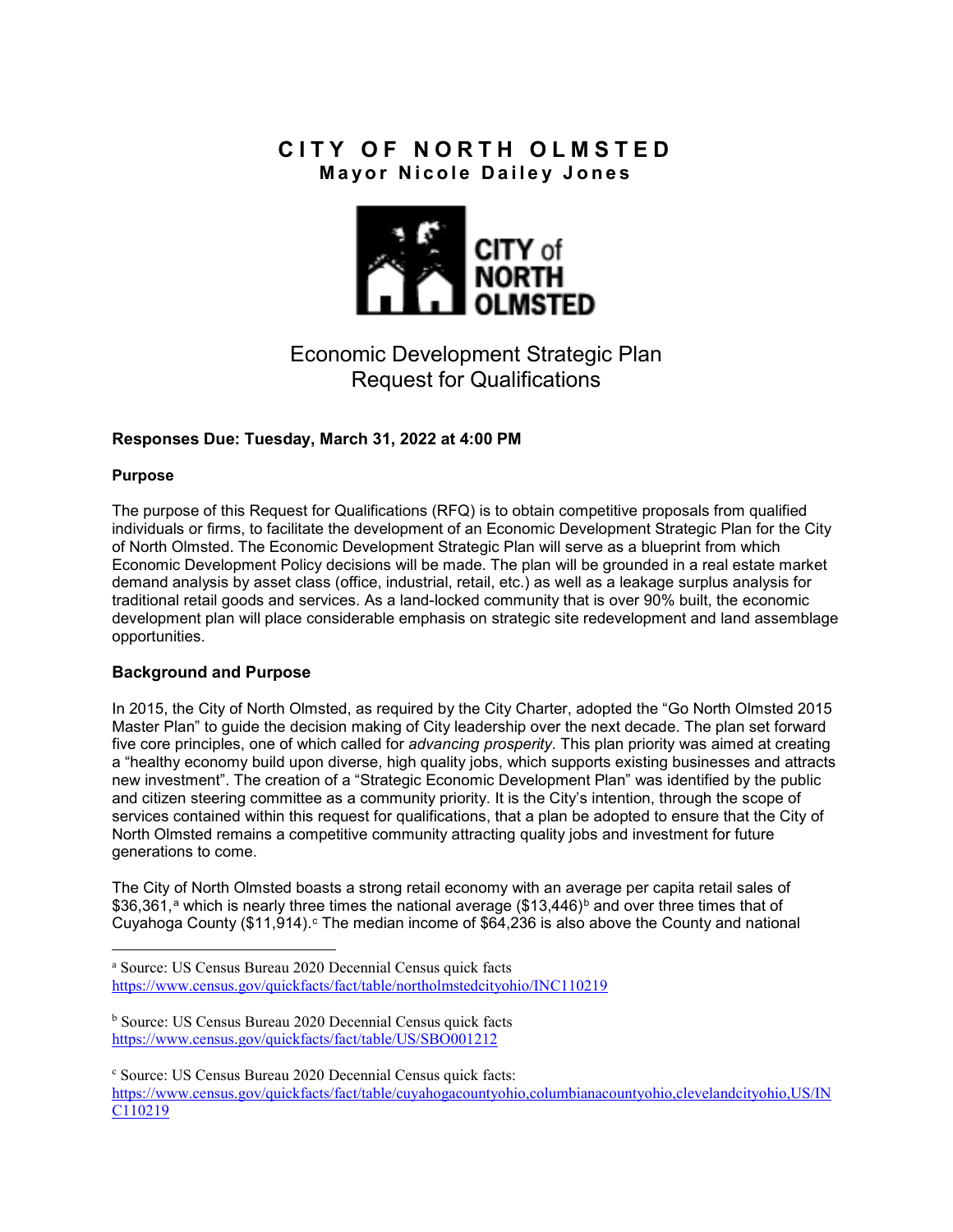averages. While the strength and resiliency of the sector is welcome news, the pace at which retail sales is done exclusively online has nearly doubled, 6.9% of total retail sales in Q1 2015 versus 13% in Q3 2021[d](#page-1-0), this trend is troubling for an economy that is, comparatively speaking, more reliant on retail sales than the regional or national economy. However, the local economy very fortunate to be anchored by the Moen Corporation; the City's largest employer whose global headquarters is located on Moen Drive in North Olmsted.

The purpose of the Economic Development Strategic Plan is to provide guidance and serve as a framework for future economic development efforts. Accomplishing this goal requires three equally important components. First, is to provide an overview of the current economic conditions. The analysis of existing conditions should give considerable emphasis to a retail niche analysis focused on identifying key opportunities and threats associated with the city's current retail marketplace. Second, an in-depth analysis of the existing stock of available real estate by asset class and asset grade to create baseline occupancy statistics from which the City can benchmark its progress. Lastly, is to develop a focused plan that emphasizes implementable strategies for growing its existing businesses and attracting new investment to diversify the City's economic base over time.

## **Scope of Services**

The scope of this project is the preparation of a Strategic Economic Development Plan. The elements of which will guide and act as a blueprint to direct the future economic development efforts of the City of North Olmsted. Part one of the plan will be to examine existing conditions and should give considerable emphasis to the retail niche analysis. This will set the current economic context for the strategic plan. Part two will focus on fostering employment growth in businesses already located in the City. The City seeks to identify policies and programs that will assist existing businesses expand and create jobs. The plan should include recommendations for positioning the City to compete for investment in attracting quality jobs through evaluating its business attraction efforts and policies. The final portion of the plan should include recommendations for improving internal processes and enhancing the "tools" available at the municipal level better assist in attracting jobs and investment in the City.

The resulting plan should be both a physical and policy based plan, provide strategic objectives, implementation plans or strategies as well as performance metrics. Elements of the plan should include, but need not be limited to:

- 1. Evaluation of Current Conditions
	- a. Retail niche analysis
	- b. Real estate site and building inventory analysis by asset class and grade
	- c. Benchmarking of economic incentives against cities of comparative size
	- d. Analysis of current economic development tools, policies and procedures
	- e. Evaluation of the current workforce in terms of availability and commuting patterns
	- f. Identify North Olmsted's position within the regional economic development ecosystem
- 2. Recommendations for Assisting Existing Businesses
	- a. Interviews with key industry corporate executives, entrepreneurs and others to get feedback regarding the challenges they face and how the City can help their business grow.
	- b. Create a business advisory council comprised of corporate executives, small business owners, local and regional business and trade organizations to advise in the creation, adoption and implementation of the economic development strategic plan.
	- c. Identify Stage 1 companies (less than \$1,000,000 in annual revenue less than 10 employees) and Stage 2 companies (Annual Revenue \$1,000,000 and \$50,000,000 and 10-99 Employees) within the City of North Olmsted and develop recommendations for a local business retention and expansion strategy.

<span id="page-1-0"></span>d Source: Federal Reserve Bank of Saint Louis Economic Research[: https://fred.stlouisfed.org/series/ECOMPCTSA](https://fred.stlouisfed.org/series/ECOMPCTSA)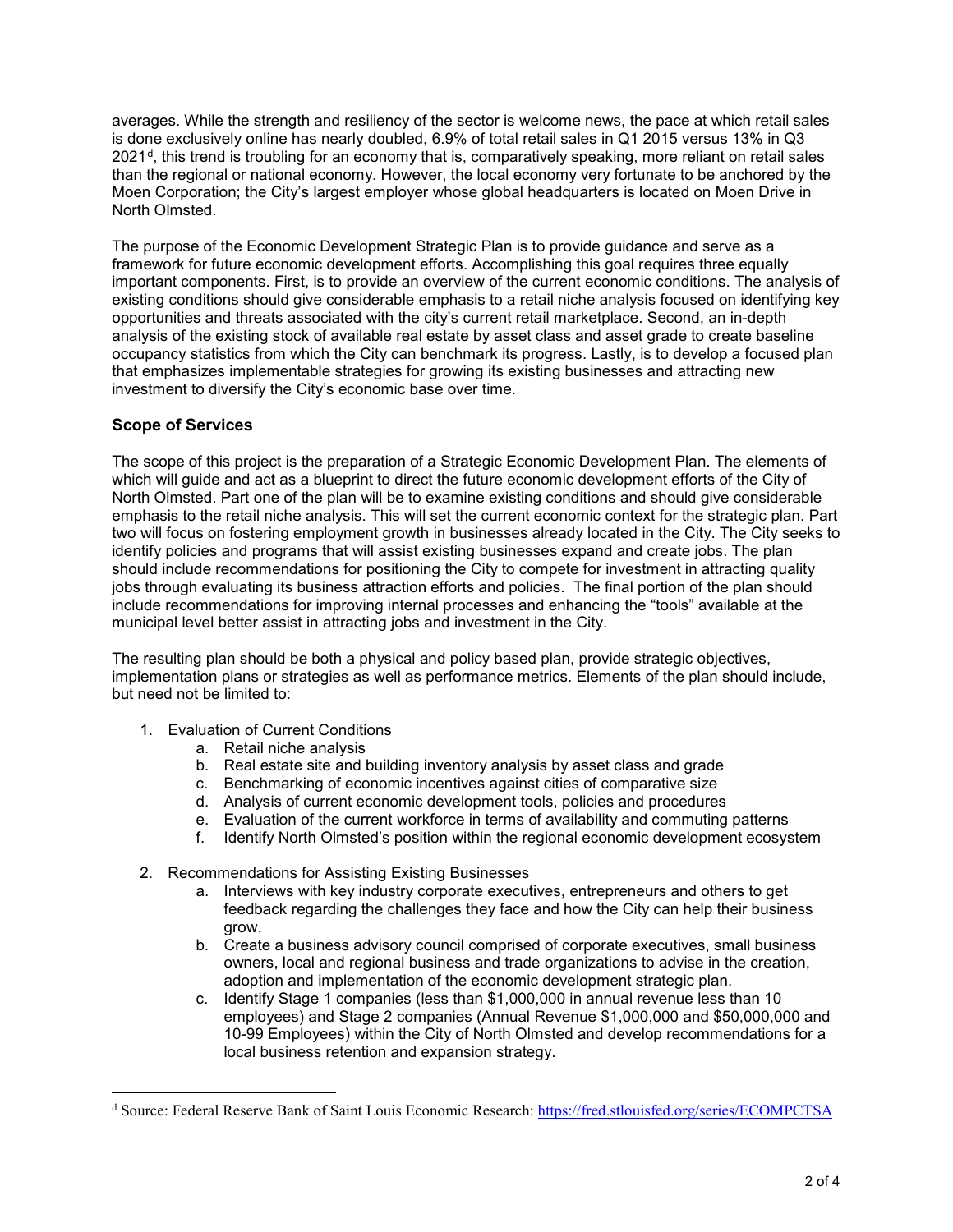- 3. Business Attraction
	- a. Identification of emerging industries and/or clusters expected to grow for which the City is uniquely positioned to compete for investment.
	- b. Evaluation of opportunities for job growth within the upstream and downstream linkages of the supply chains of regional economic drivers and/or emerging clusters.
	- c. Identify best practices for business attraction for second ring suburban communities and an associated implementation strategy.
- 4. Organizational Improvements
	- a. Evaluation and recommendation of internal processes that can be streamlined and/or digitized to increase efficiencies and make the City processes more "Business Friendly" focused on industry best practices
	- b. Identify policy, law or procedural change recommendations, as needed, for the City to achieve the Economic Development Strategic Plan Goals
	- c. Recommend any changes needed to the City's economic development toolbox, including changes to existing incentive programs or creation of new programs
	- d. Identify metrics that the City should track to best measure the success achieved by the implementation of the Economic Development Strategic Plan

### **Deliverables**

The consultant should provide a digital copy of the Economic Development Strategic Plan in an Adobe PDF format. All data and information that has been collected through the process shall also be provided in digital copies, including database files and master documents in .csv format or other mutually agreeable accessible format. All relevant geographic information system (GIS)-derived maps shall be provided in GIS format, including their associated data. Additionally, the consultant will prepare an executive summary of findings and recommendations and present at a public meeting of the North Olmsted City Council.

### **Evaluation Criteria**

- 1. Firm's experience and past performance on similar projects, superficially retail markets anchored by traditional shopping malls. (25 Points)
- 2. Project team background. (10 points)
- 3. Understanding of the project, methodology and timeline of deliverables. (15 points)
- 4. Quality and strength of the responsiveness of the RFQ. (20 points)
- 5. Experience in corporate and business engagement in similar studies, preferably with C-level engagement of anchor corporations and anchor retail establishments. (20 points)
- 6. Budget and cost proposal. (10 points)

### **Method of Selection and Award**

Pursuant to Section 112.07 of the Codified Ordinances of the City of North Olmsted the following process will be used to select the most qualified firm.

Following completion of the time period for receipt of RFQ, the selection committee established by the director of Economic and Community Development, pursuant to Section 112.04, will evaluate all Statements of Qualifications (SOQs) timely received based upon the evaluation criteria specified above. On the basis of these evaluations, the selection committee will select three (3) or more of the highest qualified firms for further consideration.

If the committee has received less than three (3) SOQs for evaluation, or determines that fewer than three (3) firms are qualified to perform the required personal services, then the committee may select less than three (3) firms for further consideration.